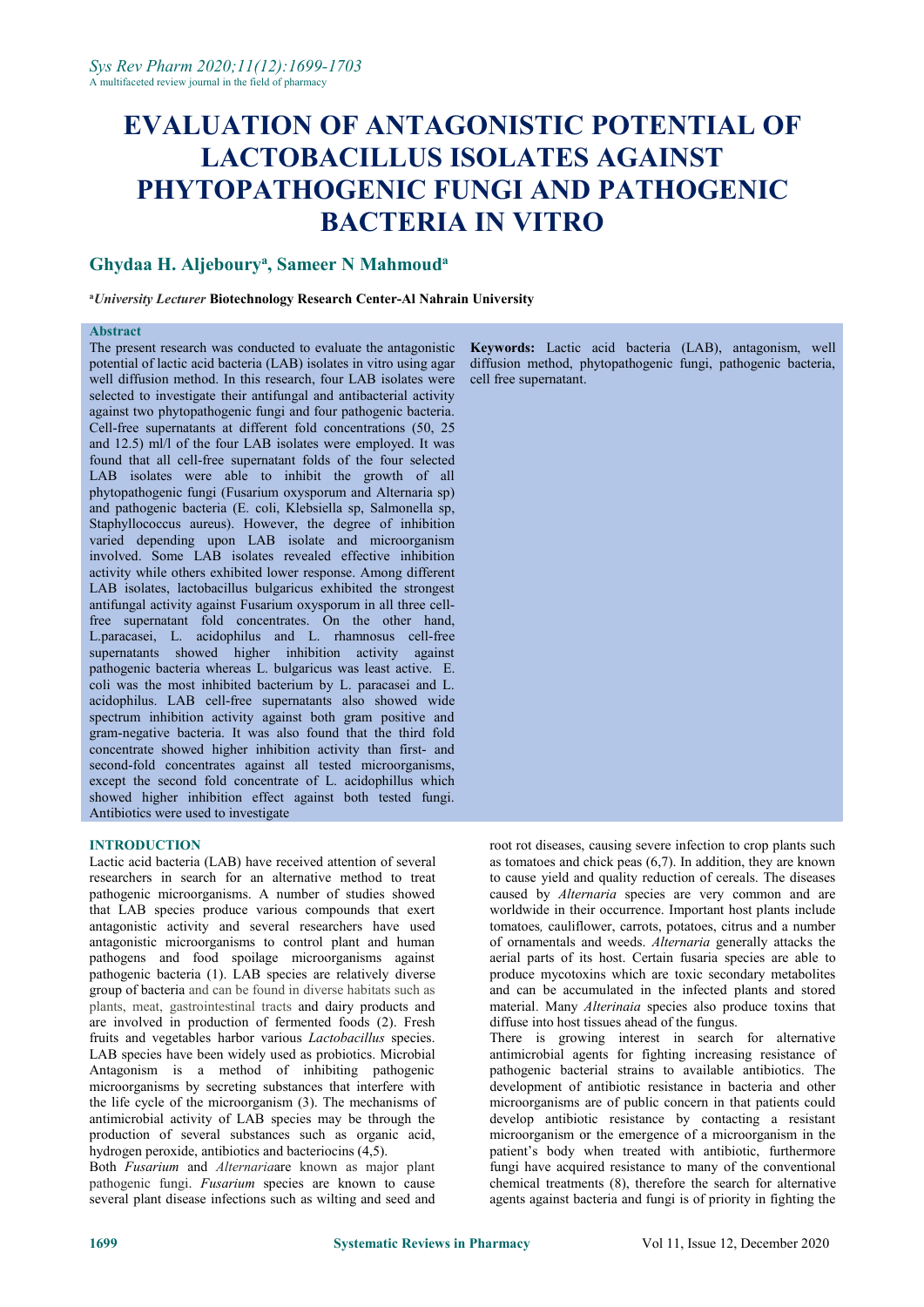# **Evaluation Of Antagonistic Potential Of Lactobacillus Isolates Against Phytopathogenic**

# **Fungi And Pathogenic Bacteria In Vitro**

diseases the cause.

The Aim of the present research was to evaluate *in vitro* the antagonistic activity of four cell-free supernatants of LAB against two phytopathogenic fungi and four pathogenic bacteria.

### **MATERIALS AND METHODS**

Four lactic acid bacteria (LAB) isolates, *L. bulgaricus, Lactobacilluscasei*, *L. rhamnosus,* and *L. acidophilus*were used as antagonists in this research. Antifungal and antibacterial activities were performed using the cell-free supernatants of these four LABs against the two phytopathogenic fungi and four pathogenic bacteria.

## **LAB isolates**

The Four LAB isolates were isolated from different sources and identified based on phenotypic characteristic and a standard commercial identification kit **(**50 CHL kit (bioMerieux, Lyon, France)) as *Lactobacillus bulgaricus, L. paracasei subsp paracasei, L .rhamnosus, and L. acidophillus*. Three LAB isolates were isolated from fresh vegetables (*L. paracasei*from cabbage and *L. bulgarisu* from vegetables) obtained from local markets in Baghdad-Iraq, (*L. rhammosus*) isolated from canned okra brought from local market and *(L. acidophilus)* isolated from Glovit commercial product (commercial probiotic tablets). The LAB present in these tablets, according to the manufacturer, is *L. acidophillus*. Strains of the so-called *L. casei* group comprising the species *L. casei, L. paracasei* subsp. *paracasei* and subsp. *Tolerans*. All LAB were isolated by culturing on DeMan-Rose-Sharpe (MRS) (Oxoid Ltd, Basingstoke, UK) under anaerobic conditions.

#### **The test microorganisms**

The test of potential antagonism was made by using agar well diffusion method**.** The two phytopathogenic fungi used for test were *Fusarium oxysporum* and *Alternaria* sp and the pathogenic bacteria were *E coli* (G-), *Salmonella* sp. (G-), *Klebsellasp* (G-) *and staphylococcus aureus* (G+). The fungus *Fusarium oxysporum* was obtained from the Agriculture Organic Research Center in Abu Graib in Baghdad and *Alternnria* sp*.* isolated from infected tomato plants and identified according to Bergies (9). The pathogenic bacteria were collected from samples obtained from patients from local hospitals in Baghdad. Pathogenic bacteria were identified using AP 20 kit and on the basis of the colony morphology and Gram-negative (G-) or Gram positive (G+) staining method. According to Bergey's manual of systematic bacteriology**.** LAB species were cultured in agar or broth MRS medium at  $37^{\circ}$ C for 24, 48 supernatants v and 72 hr. under anaerobic conditions. The two phytopathogenic fungi activated, cultured, maintained on Potato Dextrose Agar (PDA) (DifcoLaboratories, Detroit, MI, USA). The incubation period for Phytopathogenic fungi was 4 d at 28-30°C. Whereas Pathogenic bacteria activated, cultured and maintained on Nutrient Agar at37ºC for 24 hr. Spore suspension method was employed for inoculation of the fungi on the medium**.** Phytopathogenic fungi were tested on (PDA) whereas pathogenic bacteria tested on Muller-Hinton Agar medium (MRS) (10, 11). Tests for pathogenic bacteria were carried out at 37°Cfor 24, 48 and 72 h incubation.

#### **Extraction of LAB Cell-free Supernatants (CFS) RESULTS AND DISCUSSION**

Overnight broth culture of LAB was standardized to  $1.5x10<sup>8</sup>$  $8 \overline{8}$ cells using 0.5 McFarland turbidity standards**.** Cultures of MRS broth in flask (1000ml) were inoculated with standardized culture of LAB inoculation (0.1mlLAB broth/10mlMRS broth medium) and incubated anaerobically at 37°C for 48-72 h, **since** LAB are anaerobic species to ensure enough bacterial growth was obtained. Cell-free supernatants of*L. bulgaricus, L. parcasei, L*. *rhamnosus,* and *L acidophilus* were prepared according to method used by (12). To prepare cell-free culture filtrate, LAB bacterial suspension was cold centrifuged at 5000 rpm for 10 min and the supernatant was separated from pellet and centrifuged again. The supernatant was then incubated under anaerobic condition at  $37^{\circ}$ C for 24 hr to make sure that there was no bacterial growth appeared. This cell-free supernatant was then filtered through Millipore filter 0.22µm pore-size filter (Millex-HA; Millipore, S.A., Molsheim, France). Each of the four LAB cell-free supernatant was concentrated (evaporated) in incubator at 40<sup>o</sup>C into three folds concentrates; 100, 50 and 25ml, started with 200ml culture. These concentrates were used to test against the phytopathogenic fungi and pathogenic bacteria. The sterile LAB cell-free supernatants were stored in refrigerator at 4 <sup>0</sup>C until used.

### **Antimicrobial test**

Fungal culture incubated under aerobic conditions at 28- 30°C for 3-4 days. Bacterial cultures were incubated at 37 for 24, 48 and 72 hr periods and the diameters of inhibition zones around the wells were measured at each period. Antagonistic activity was evaluated according to the method described by (13). Sterile cork borer size (5) mm was used to bore holes (5) mm. After solidification, agar surface was inoculated with 100 μl (0.1ml) suspension of antagonist bacteria. And 50 μl of each LAB concetrates was added to the each well. Fungal spore suspension of each phytopathogenic fungi was spread on agar surface with 500 μl, and 50 μl of each LAB concentrate was added to each well.

Antifungal and antibacterial activity was evaluated by measuring the diameter of the zone of inhibition against the test microorganisms [14]. The sensitivity of the phytopathogenic fungi and pathogenic bacteria to each LAB supernatant is indicated by clear inhibition zones around the wells and the diameter of clear inhibitory zones were measuredas an index of the degree of sensitivity. Zones of inhibition were measured using calibrated ruler. A control treatment using sterile MRS medium was performed and zone of inhibition was measured which gave negative result, no inhibition effect. Three replicates of each LAB cell-free supernatants were used in this investigation.

#### **Antibiotic test**

Eight antibiotic discs were used to determine antibiotic sensitivity of pathogenic bacteria. These antibiotic discs were Rifampicin, Ketoconazole, Novobiocin, Fluconazole, Gentamycin, Amphotericin, Oxacillin and Chloramphenicol. The susceptibility tests for each pathogenic bacterium were made by using disc diffusion method (15). The discs were placed on the solidified agar surface and the formed inhibition zones were recorded. The plates were incubated aerobically at 37<sup>0</sup>C for 24 hours, pH of supernatants was adjusted to 6.5, the inhibition activity by LAB cell-free supernatants against the phytopathogenic fungi and pathogenic bacteria were exhibited by clear zones of inhibition.

**Table 1.** Average inhibition activity of four LAB isolates cell-free supernatants against two phytopathogenic fungi

| ot10116<br>10 U.C<br>,<br>-- |  |  | xvsporun |  |
|------------------------------|--|--|----------|--|
|                              |  |  |          |  |
|                              |  |  |          |  |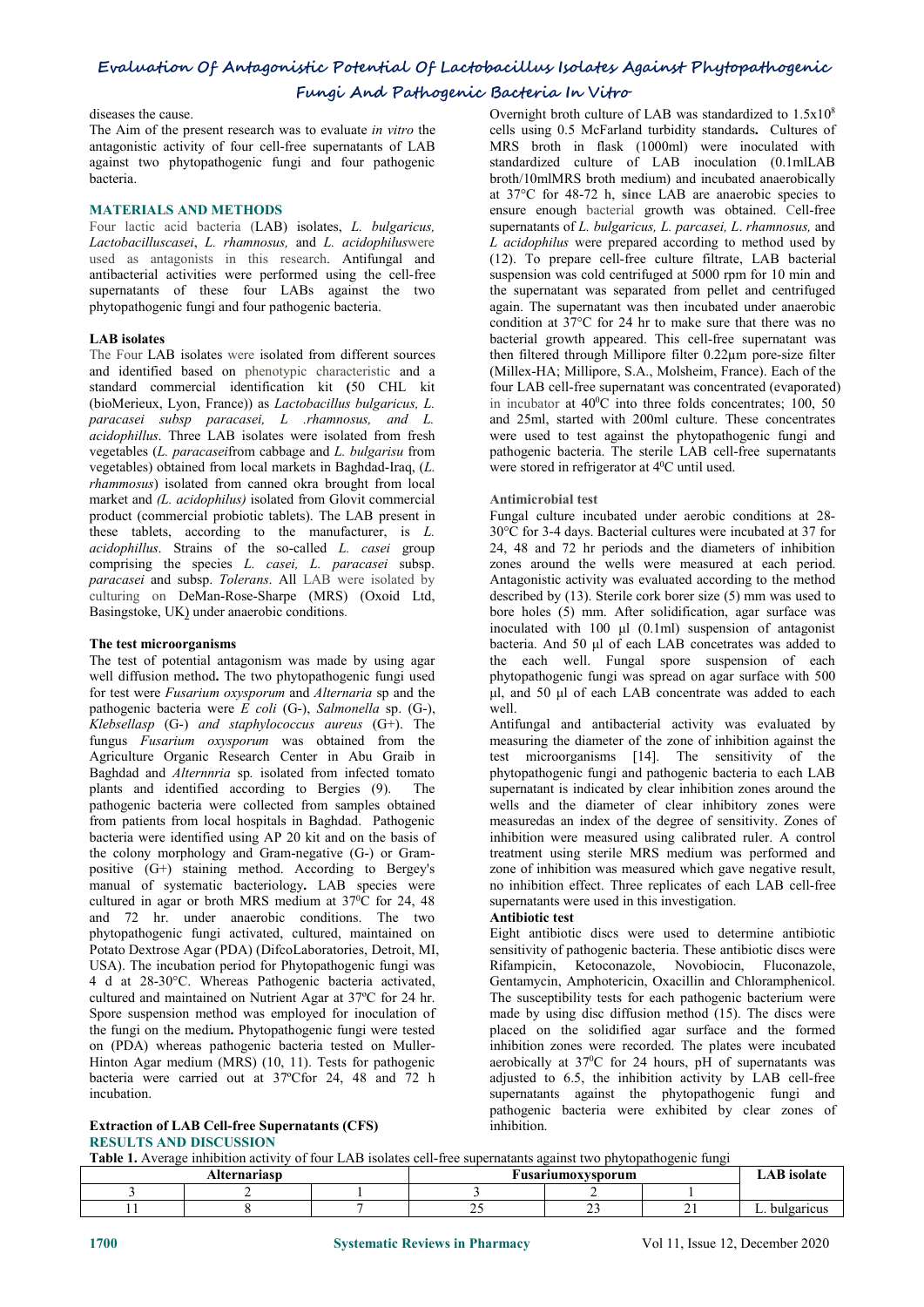# **Evaluation Of Antagonistic Potential Of Lactobacillus Isolates Against Phytopathogenic Fungi And Pathogenic Bacteria In Vitro**

| Fungi Ana Pamogenic Bacteria in Vitro |  |  |  |  |  |                       |  |  |  |  |
|---------------------------------------|--|--|--|--|--|-----------------------|--|--|--|--|
|                                       |  |  |  |  |  | rhamnosus             |  |  |  |  |
| . .                                   |  |  |  |  |  | paracase <sub>1</sub> |  |  |  |  |
|                                       |  |  |  |  |  | .<br>∟. acıdophıllus  |  |  |  |  |

| <b>Table 2.</b> Average inhibition activity of four LAB isolates cell-free supernatants against four pathogenic bacteria by |
|-----------------------------------------------------------------------------------------------------------------------------|
|-----------------------------------------------------------------------------------------------------------------------------|

|    | <b>rabic 2.</b> Average infibition activity of four LAD isolates cen-free supernatalits against four pathogenic bacteria by |    |    |                   |    |    |            |    |    |                    |    |    |                         |
|----|-----------------------------------------------------------------------------------------------------------------------------|----|----|-------------------|----|----|------------|----|----|--------------------|----|----|-------------------------|
|    | Staphyllococcus 2nd                                                                                                         |    |    | <b>Salmonella</b> |    |    | Klebsiella |    |    | $E.$ coli $1^{st}$ |    | h  | <b>LAB</b> isolate      |
|    |                                                                                                                             |    |    |                   |    |    |            |    |    |                    |    |    |                         |
| 14 | 13                                                                                                                          | 11 | 12 |                   | 10 | 14 | 13         |    | 15 | 14                 | 12 | 24 | L. bulgaricus           |
| 14 | 13                                                                                                                          | 12 |    | 12                | 10 | 14 | 13         |    | 16 | 14                 | 13 | 48 |                         |
| 22 | 21                                                                                                                          | 19 | 22 | 21                | 20 | 19 | 18         | 17 | 21 | 20                 | 19 | 24 | L.rhamnosus $2^{nd}$    |
| 23 | 22                                                                                                                          | 20 | 23 | 22                | 21 | 20 | 19         | 17 | 22 | 21                 | 20 | 48 |                         |
| 23 | 20                                                                                                                          | 12 | 24 | 21                | 15 | 23 | 18         | 16 | 24 |                    | 15 | 24 | L. paracasei 1st        |
| 24 | 20                                                                                                                          | 14 | 25 | 22                | 16 | 25 | 18         | 17 | 25 | 18                 | 16 | 48 |                         |
| 21 | 19                                                                                                                          | 17 | 16 |                   |    | 19 | 16         | 14 | 24 | 19                 |    | 24 | L. acidophilus $3^{rd}$ |
| 22 | 20                                                                                                                          | 17 | 17 | 12                | Ω  | 20 | 16         | 15 | 25 | 19                 | 18 | 48 |                         |

The results showed that All LAB isolates of different species used in this investigation showed to reduce mycelia growth of fungi and growth of bacteria. Tables (1,2) showed that LAB cell-free supernatants inhibited the growth of all tested phytopathogenic fungi and pathogenic bacteria by developing zones of inhibition around the well that contain LAB cell-free supernatants. Data in tables (1,2) are the values of an average of the inhibition zone diameters of the three LAB cell-free supernatant fold concentrates against the two tested phytopathogenic fungi and the four pathogenic bacteria. According to (17), who tested LAB antagonistic activity against bacteria, stated that inhibition scored positive if the width of the zone around the colonies of the producer strain was 0.5 mm or larger. Results of our investigation (table 1, 2) showed that all three supernatant fold concentrates (50, 25, 12.5%) exerted inhibition activity though to varying degrees. It was shown that the inhibition activity increased as the LAB cell-free supernatant fold concentrates increased with widest range of inhibition zones revealed by the most fold concentrate (12.5%) in both phytopathogenic fungi and pathogenic bacteria, except with *L. acidophilus* which showed higher inhibition activity in the second fold concentrate (25%) against both

Tested phytopathogenic fungi. The results also revealed that different LAB isolates exhibited different antagonistic effect, of which *L bulgaricus* was highly inhibitory to the fungus *Fusarium oxysporum,* while exhibited less inhibition effect against pathogenic bacteria. The results also demonstrated that LAB antagonistic activity against pathogenic bacteria displayed larger inhibition zones than phytppathogenic fungi. (23)mm and Klebsella Most past studies focused on the effect of antifungal activity of LAB in food, meat and milk products as biopresevative agents (18), whereas very few *in vitro* studies carried out on the effect of LAB against phytopathogenic fungi (19), those studies investigating the antifungal potential of LAB species *in vitro* revealed the effectiveness of some LAB isolates against phytopathogenic fungi (20) demonstrated that *Lactobacillus rhamnosus, L. plantarum, L. acidophilus, L. casei, L. bulgaricus,* showed high inhibition effect against *Fusarium graminearum.* Another study found that *Fusarium graminearum* was sensitive to 25 different strains of tested LAB and investigation carried out by (21) showed that *L. rhamnosus* was able to inhibit the growth of many spoilage and toxigenic fungi including species in the genera *Fusarium, Aspergillus* and *Penicillium.*The results of our investigation showed that *Fusarium oxysporum* was more sensitive to *L bulgaricus* which exerted inhibition effect ranged between (21-25) mm in all three fold concentrates. *L bulgaricus* exhibited lowest inhibition effect against *Alternaria* sp. (7-11) mm, *L. rhamnosus* came second (12-16) mm and *L. paracasei* came third (8-13) mm. However*, L. acidophilus* showed higher inhibition activity in the second fold

concentrate against both *Fusarium oxysporum* (12) and *Alternaria* sp (15) mm.

In contrast more studies carried out on pathogenic bacteria (22). Result obtained by E.C. Emerenini (2014), showed that cell-free culture of LAB isolated from fresh vegetables including *Lactobacillus pentosus,* and *L. plantarum in vitro* inhibited the bacteria that infect tomato (*Xanthomonas campestries, Erwinia caratovora, and Pseudomonas syringae*) by creating clear zones of inhibition around the wells, and the highest zone of inhibition recorded was (15) mm radius and the least (3.50) mm radius. Previous research carried out by (23) using LAB isolates showed that most of the selected strains had good antagonistic activity against the pathogens including *Listeria monocytogenes*, *salmonella thyphimurium* and *E coli* and some were less active (7-9) mm. Results showed that *L. paracasei* was the most effective LAB isolate against all pathogenic bacteria (23-24) mm followed by *L. rhamnosus* (19-22) mm and the least showed by *L. bulgaricus* (12-15) mm**.** Our result is in agreement with as *L bulgaricus* showed the least inhibition effect.

The results we obtained showed that *L. paracasei, L. rhamnosusand L. acidophilus* exhibited wide range of inhibition zones (23-24) mm, (19-22) mm and (16-24) mm respectively, while *L. bulgaricus* resulted in average (12-15) mm. The results obtained showed that antibacterial potential of cell-free supernatant of *L. paracasei* exerted the most inhibitory activity against the growth of all pathogenic bacteria; *E.coli*(24)mm, *Salmonills* (24)mm*, Staphillococus* (23)mm *and Klebsella (23)mm* in third fold concentrates.*E.coli* was the most inhibited pathogenic bacteria by all four LAB supernatants with inhibition zones ranged between (15-24) mm, followed by *salmonella* (12-24) mm and *Staphyllococcus aureus* and *Klebsiella* which both recorded equal effect (14-23) mm in third fold concentrates. The susceptibilities of various bacteria viz., *E. coli, Staphylococcus aureus* and *Pseudomonas aeruginosa* by the bacteriocin of *Lactobacillus* strains isolated from soil showed inhibitory activity against *E. coli, P. aeruginosa* and *S. aureus* and maximum zone of inhibition was observed against *E. coli* (15mm) and minimum against *P. aeruginosa.* Our results agreed with (24) who tested selected LAB isolates and found that mostof the isolates exhibited good antagonistic activity against the pathogenic bacteria including *E. coli* and revealed that all *lactobacilli* tested (except *L. delbruceki*) inhibited the growth of *E. coli*and *S. aureus*. The results in table (2) revealed that all four LAB supernatants maintained good inhibition effect against the growth of all four pathogenic bacteria after24,48 and 72 hr of incubation. Results revealed that inhibition activity slightly increased after 48 hr, and showed equal inhibition effect after 72 hr similar to results obtained after 48 hr. The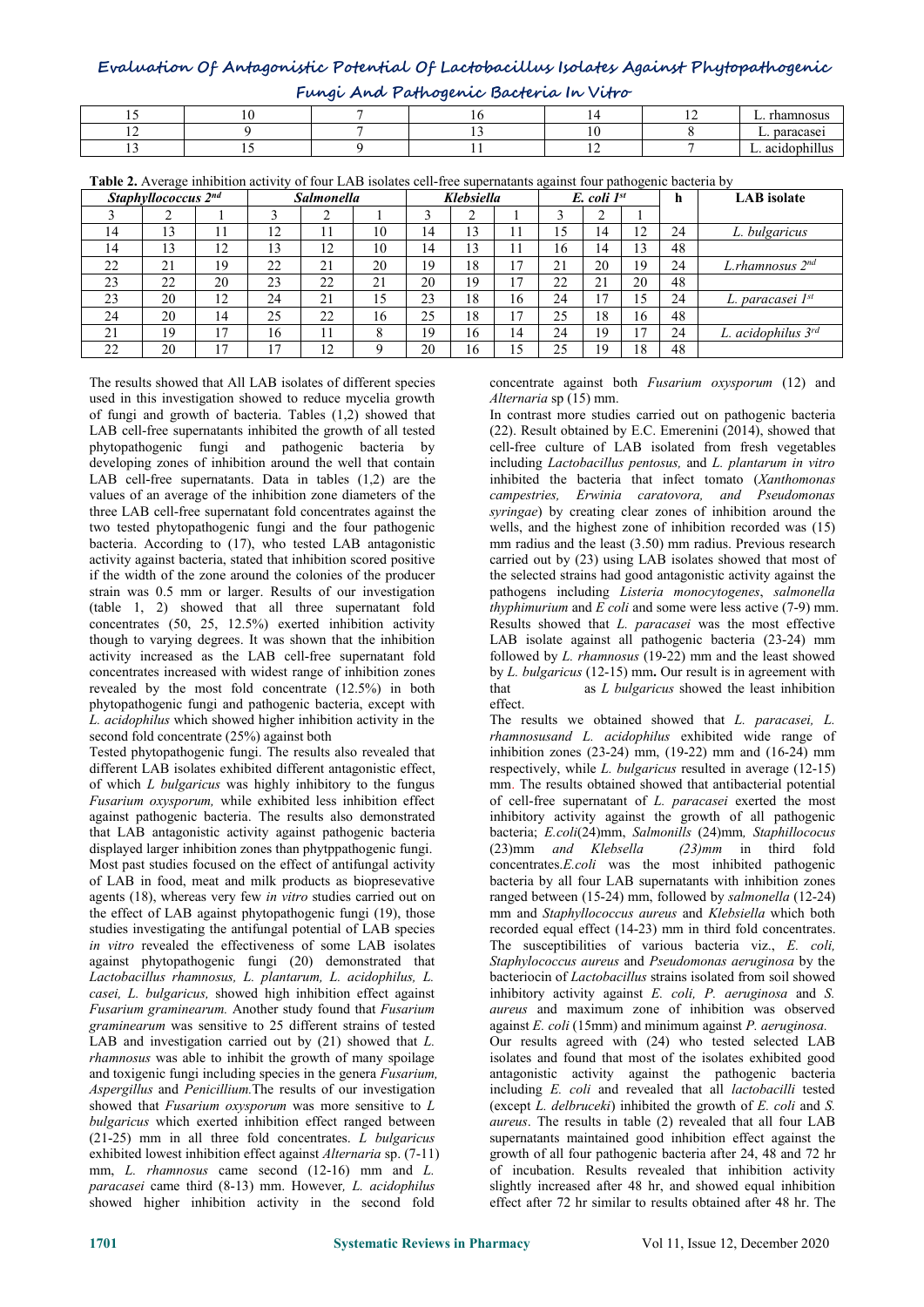# **Fungi And Pathogenic Bacteria In Vitro**

present investigation also showed that LAB cell-free supernatants to have broad spectrum inhibitory effect against both Gram-positive and Gram-negative pathogenic bacteria. The results obtained showed that *Staphylococcus* sp, as a gram-positive bacterium, was found to be inhibited by all LAB supernatants and the range of inhibition zones were between (14-24) mm. Several studies revealed that more than one compound is responsible for the antimicrobial activity, the specific compound or combination of compounds may be work together (in effect) for their potential as antimicrobial. LAB species are known to produce antimicrobial compounds important in the bio preservation of food. Several reports revealed that LAB species produce various substances known to exhibit antagonistic activity against other bacteria. These antimicrobial agents produced by LAB species showed to have good broad-spectrum antimicrobial properties. This activity may be due to the presence of inhibitory substances produced by LAB in supernatants.

**Table 3.** Results of antibiotic tests After 24 h of incubation

They have an inhibiting effect on the growth of both gram negative and gram-positive bacteria, mainly through metabolites agents such as lactic acid, bacteriocins, and hydrogen peroxide. LAB synthesis bactericidal agents that vary in their spectrum of activity. Such compounds consist of hydrogen peroxide, organic acids, lytic agents, bacteriocins or antimicrobial peptides, diacetyl, defective phages and enzymes.

Our results revealed that *L. paracasei, L. rhamnosus and L. acidophillus* found to exerthigh antimicrobial activity against bacteria and fungi, this may be due to the production and secretion of (effective) antibacterial compounds that was able to reduce the growth of bacteria*,* (25) found that the cell free supernatants of LAB isolated from salad vegetables were inhibitory to some pathogenic bacteria in an agar well diffusion assay and the result indicated organic acid being responsible.

|                | <b>Antibiotics effect</b> |                      |    |                                                      |             |               |                      |     |  |  |  |
|----------------|---------------------------|----------------------|----|------------------------------------------------------|-------------|---------------|----------------------|-----|--|--|--|
| Bacteria       | OХ                        | $\cap$ id<br>◡⊥      | TE | AMX                                                  | CVTT<br>SАI | PRL           |                      | GIV |  |  |  |
| E. coli        | . .                       | $\sim$<br>ىر         |    | $\overline{\phantom{a}}$<br>$\overline{1}$           | 1 V         | $\sim$<br>ے ر |                      | 20  |  |  |  |
| Staphyllococus | . .                       | $\sim$ $\sim$<br>ر ر |    | $\overline{\phantom{a}}$<br>⊥ ∠                      |             | 16            |                      | . . |  |  |  |
| Salmonella     | . .                       | $\sim$<br>4∠         | 18 | 18                                                   |             | $\sim$<br>ر ر | 20                   | 18  |  |  |  |
| Klebsella      | 10                        | $\sim$<br>--         | 20 | $\overline{\phantom{a}}$<br>$\overline{\phantom{0}}$ |             | $\sim$<br>∸   | $\sim$<br><u>. 1</u> |     |  |  |  |

Antibiotics sensitivity was carried out to test and compare with antagonistic activity of LAB cell-free supernatants against pathogenic bacteria. The results in table (3) showed that the pathogenic bacteria varied in their sensitivity to different test antibiotics which recorded between (8) mm in C and (42) mm in CIP. All test pathogenic bacteria showed resistant to OX with zone of inhibition effect recoded between (10-11) mm and were highly sensitive to CIP (33-42) mm*. Salmonella* was the most sensitive pathogenic bacteria to all tested antibiotics (11-42) mm, in comparison with LAB supernatants. All showed resistance to all the antibiotic discs test except showed sensitivity to this was susceptible.

The present study indicated that the cell-free supernatants of *P. aeruginosa*, a non-acid producing bacterium, had no inhibition effect against the growth of both tested phytopathogenic fungi and pathogenic bacteria.(16). Results of *P. aeruginosa*, showed no inhibition activity was recorded on both testes fungi, as well as bacteria, suggesting that the fungal inhibition seen with *Lactobacillus* cell-free culture was not simply due to nutrient exhaustion.

#### **CONCLUSION**

Fresh vegetables may be used as a source of antimicrobial lactic acid bacteria (LAB). *L. paracasei*, *L. rhumnoses, and L bulgaricus* showed to have antifungal and antibacterial effect. The results obtained, showed that LAB isolates exhibited good antifungal activity. The four *Lactobacillus* species investigated inhibited the growth of all fungi which indicate the possibility of using LAB isolates as biocontrol agent. This research revealed the effectiveness of using Lactic Acid Bacteria (LAB) cell-free supernatant as antifungal agents against wilt disease *Fusarium oxysporum* that infects chick peas and *Alternaria sp* that infects tomatoes.

#### **REFERENCES**

- 1. Ghaffar, A. 1988a. Biological control of sclerotial diseases In: Biocontrol of plant diseases. (Eds.):
- 2. Henis, Y.A., A. Ghaffar and R. Baker. 1979. Induction of soil suppressive to Rhizoctoniasolani. Phytopathology, 69: 1164-1169.
- 3. Pliego, C Ramos, A Vicente and F M Cazorla (2010).

Screening for candidate bacterial biocontrol agents against soilborne fungal plant pathogens. Plant Soil, DOI 10.1007/s11104-010-0615-8.

- 4. Trammer, J., 1966. Inhibitory effect of Lactobacillus acidophilus. Nature, 211: 204-205.
- 5. Midolo, P.D., J.R. Lambert, R Hull, F. Luo, M.L. Grayon, 1995. In vitro inhibition of Helicobacter pylori NCTC 11637 by organic acids and lactic acid bacteria. J. App. Bacteriol., 79: 475479.
- 1994. Epidemiology of Fusariumgraminearumdiseases of wheat and corn. In:Mycotoxins in grain: Compounds other than aflatoxin. (Eds.): J.D. Miller and H.L. Trenholm.Eagan Press, St. Paul, MN.pp.19-36.
- (1989) Fusarium—Mycotoxins, Taxonomy and PathogenicityAmsterdam: Elsevier.
- 8. Davidson PM. Chemical preservatives and natural antimicrobial compounds In: Doyle MP, Beuchat LR, TJ, editors. Food Microbiology— Fundamentals and Frontiers. 2nd Ed. American Society for Microbiology, Washington, DC: 2001. P: 593–627.
- 9. Bergey, D.H.; krieg, N.R. and Holt, J.G. (1984).Bergey'smanual of systematic bacteriology.
- 10. Silva, M. ; Jacobus, N.V. ; Deneke, C. and Gorbach, S.L. (1987). Antibacterial substances from a human Lactobacillus strain. Antimicrob. Agent and Chemother.; 31(8): 1231-1233.
- 11. Vignolo, G.M. ; Suriani, F. ; Halgado, A.P.R. and Oliver, G. (1993).Antibacterial activity of Lactobacillus strains isolated from dry fermented sausages.J. Appl. Bacteriol., 75: 344-349.
- 12. Lewus, C. B. ; Kaiser, A. and Montville, T.J. (1991).Inhibition of food borne bacterial pathogens by bacteriocins from lactic acid bacteria isolated from meat.J. Appl. Environ. Microbiol., 57: 1683-1688.
- 13. Geis, A., J. Singh and M. Teuber, 1983. Potential of lactic Streptococce to produce bacteriocin. Appl. Environ. Microbiol.. 45: 205-211
- 14. E. C. Emerenini, O. R. Afolabi2, P. I. Okolie3 and A. K. Akintokun (2014) In vitro Studies on Antimicrobial Activities of Lactic Acid Bacteria Isolated from Fresh